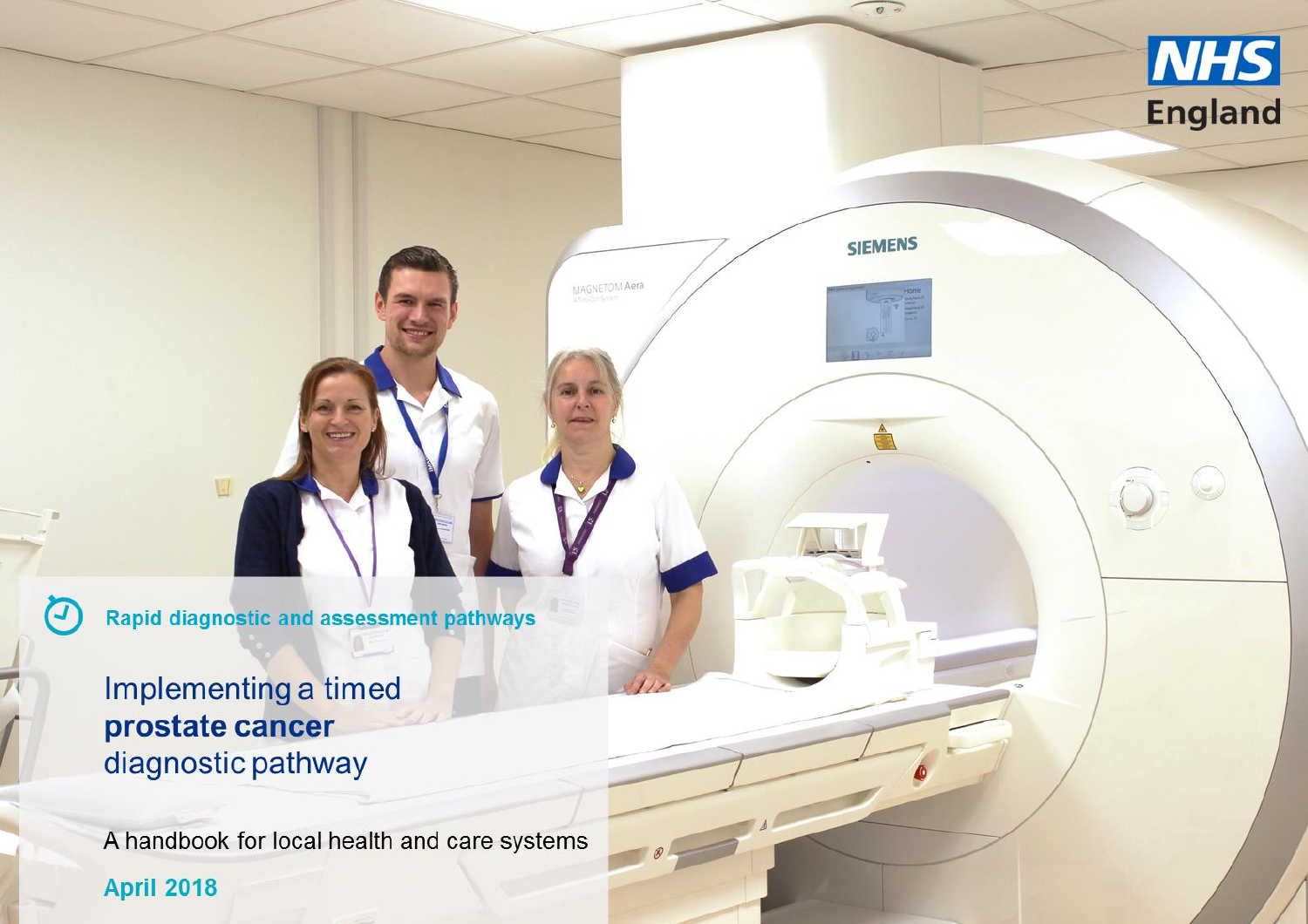#### **NHS England INFORMATION READER BOX**

| <b>Directorate</b> |                                   |                           |
|--------------------|-----------------------------------|---------------------------|
| Medical            | <b>Operations and Information</b> | Specialised Commissioning |
| Nursing<br>Finance | Trans. & Corp. Ops.               | Strategy & Innovation     |

| <b>Publications Gateway Reference:</b>       | 07925                                                                                                                                                                                                                                                                                                                                                                                                                                                                    |
|----------------------------------------------|--------------------------------------------------------------------------------------------------------------------------------------------------------------------------------------------------------------------------------------------------------------------------------------------------------------------------------------------------------------------------------------------------------------------------------------------------------------------------|
| <b>Document Purpose</b>                      | Resources                                                                                                                                                                                                                                                                                                                                                                                                                                                                |
| <b>Document Name</b>                         | Implementing a timed prostate cancer diagnostic pathway                                                                                                                                                                                                                                                                                                                                                                                                                  |
| Author                                       | NHS England                                                                                                                                                                                                                                                                                                                                                                                                                                                              |
| <b>Publication Date</b>                      | 18 April 2018                                                                                                                                                                                                                                                                                                                                                                                                                                                            |
| <b>Target Audience</b>                       | CCG Clinical Leaders, CCG Accountable Officers, CSU Managing<br>Directors, Care Trust CEs, Foundation Trust CEs, Medical Directors,<br>Directors of Nursing, NHS Trust Board Chairs, NHS England Regional<br>Directors, NHS England Directors of Commissioning Operations, Allied<br>Health Professionals, GPs, NHS Trust CEs                                                                                                                                            |
| <b>Additional Circulation</b><br>List        |                                                                                                                                                                                                                                                                                                                                                                                                                                                                          |
| <b>Description</b>                           | Rapid diagnostic and assessment pathways illustrate how timely and<br>effective care can be provided to patients presenting with cancer<br>symptoms. Delivery of the pathways will support us to provide the<br>highest quality care to our patients, and reduce variation in patient<br>access to diagnostic and treatment options. This handbook sets out<br>how diagnosis within 14 days and diagnosis within 28 days can be<br>achieved for the lung cancer pathway. |
| <b>Cross Reference</b>                       | N/A                                                                                                                                                                                                                                                                                                                                                                                                                                                                      |
| <b>Superseded Docs</b><br>(if applicable)    | N/A                                                                                                                                                                                                                                                                                                                                                                                                                                                                      |
| <b>Action Required</b>                       | Implementation of pathways to deliver diagnosis in 28 days, in line with<br>Refreshing NHS Plans 2018/19                                                                                                                                                                                                                                                                                                                                                                 |
| <b>Timing / Deadlines</b><br>(if applicable) | By 18 April 2018                                                                                                                                                                                                                                                                                                                                                                                                                                                         |
| <b>Contact Details for</b>                   | NHS Cancer Programme                                                                                                                                                                                                                                                                                                                                                                                                                                                     |
| further information                          | Operations and Information                                                                                                                                                                                                                                                                                                                                                                                                                                               |
|                                              | <b>NHS England</b>                                                                                                                                                                                                                                                                                                                                                                                                                                                       |
|                                              | 90 London Road<br>SE <sub>16LH</sub>                                                                                                                                                                                                                                                                                                                                                                                                                                     |
|                                              | 01138250000                                                                                                                                                                                                                                                                                                                                                                                                                                                              |
|                                              | www.england.nhs.uk/cancer                                                                                                                                                                                                                                                                                                                                                                                                                                                |

#### **Document Status**

This is a controlled document. Whilst this document may be printed, the electronic version posted on the intranet is the controlled copy. Any printed copies of this document are not controlled. As a controlled document, this document should not be saved onto local or network drives but should always be accessed from the intranet.

#### **Information Governance Statement**

Organisations need to be mindful of the need to comply with the Data Protection Act 1998, the Common Law Duty of Confidence and Human Rights Act 1998 (Article 8 – right to family life and privacy).

#### **Equalities Statement**

Promoting equality and addressing health inequalities are at the heart of NHS England's values. Throughout the development of the policies and processes cited in this document, we have:

- Given due regard to the need to eliminate discrimination, harassment and victimisation, to advance equality of opportunity, and to foster good relations between people who share a relevant protected characteristic (as cited under the Equality Act 2010) and those who do not share it; and
- Given regard to the need to reduce inequalities between patients in access to, and outcomes from, healthcare services and to ensure services are provided in an integrated way where this might reduce health inequalities.

This information can be made available in alternative formats, such as easy read or large print, and may be available in alternative languages, upon request.

Please contact 0300 311 22 33 or email [england.contactus@nhs.net](mailto:england.contactus@nhs.net) stating that this document is owned by the NHS Cancer Programme, Operations & Information, NHS England.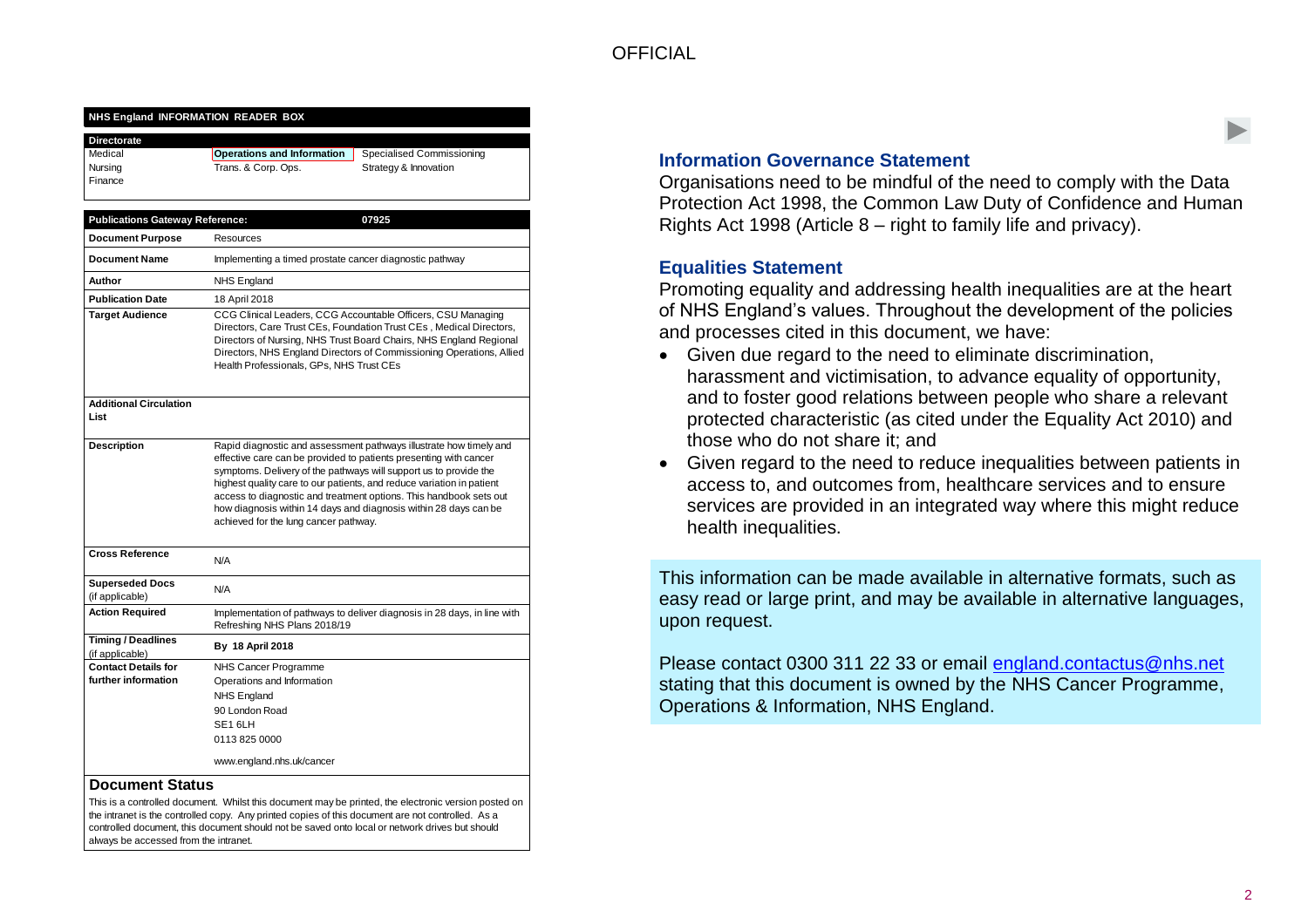<span id="page-2-0"></span>

| <b>Rapid diagnostic and</b><br>assessment pathways | <b>Rapid diagnostic and assessment pathways</b>                                                                                                                                                                                                                                                                          |                                                                                                                                                                                                                                              |  |
|----------------------------------------------------|--------------------------------------------------------------------------------------------------------------------------------------------------------------------------------------------------------------------------------------------------------------------------------------------------------------------------|----------------------------------------------------------------------------------------------------------------------------------------------------------------------------------------------------------------------------------------------|--|
| World class cancer care<br>in England              | Rapid diagnostic and assessment pathways illustrate<br>how timely and effective care can be provided to patients                                                                                                                                                                                                         | Clinical Expert Groups (CEGs) bring together clinical<br>leaders who provide tumour specific clinical expertise.<br>Their role includes ensuring that advice on best practice                                                                |  |
| <b>System transformation</b>                       | presenting with cancer symptoms. Delivery of the<br>pathways will support us to provide the highest quality                                                                                                                                                                                                              | cancer pathways is evidence-based and is available for                                                                                                                                                                                       |  |
| The prostate cancer<br>diagnostic pathway          | care to our patients, and reduce variation in patient<br>access to diagnostic and treatment options.                                                                                                                                                                                                                     | anyone involved in the improvement of cancer services.<br>This includes cancer alliances, commissioners, clinicians,<br>managers, and patients.                                                                                              |  |
| The case for change                                | This handbook sets out how diagnosis within 14 days and                                                                                                                                                                                                                                                                  |                                                                                                                                                                                                                                              |  |
| The request                                        | diagnosis within 28 days can be achieved for the prostate<br>cancer pathway.                                                                                                                                                                                                                                             | This quidance complements existing resources such as<br>NICE Guidelines (including NG12) and should therefore                                                                                                                                |  |
| The benefits                                       |                                                                                                                                                                                                                                                                                                                          | be read alongside such guidance.                                                                                                                                                                                                             |  |
| <b>Timed pathways</b>                              | We have identified useful resources that can support you<br>with implementation, and have highlighted the key role of                                                                                                                                                                                                    | For any questions about this document please email the                                                                                                                                                                                       |  |
| 28 day                                             | cancer alliances in delivering large scale transformation                                                                                                                                                                                                                                                                | NHS Cancer Programme at                                                                                                                                                                                                                      |  |
| 21 Day                                             | across whole systems.                                                                                                                                                                                                                                                                                                    | england.cancerpolicy@nhs.net.                                                                                                                                                                                                                |  |
| 14 day                                             | The National Cancer Vanguard has been a leader in the<br>development of these timed prostate cancer pathways.                                                                                                                                                                                                            |                                                                                                                                                                                                                                              |  |
| <b>Additional information</b>                      | The Vanguard includes Greater Manchester Cancer, RM                                                                                                                                                                                                                                                                      |                                                                                                                                                                                                                                              |  |
| Audit tool                                         | Partners, and the University College London Hospitals<br>Cancer Collaborative.                                                                                                                                                                                                                                           |                                                                                                                                                                                                                                              |  |
| <b>Resources</b>                                   | The 'faster pathway' outlined in this document has been<br>drawn from pathway redesign within RM Partners and at<br>University College London Hospitals Cancer<br>Collaborative.<br>The pathways in this document have also been shaped<br>and approved by the NHS England Clinical Expert Group<br>for Prostate Cancer. | <b>Professor Chris Harrison</b><br><b>National Clinical Director for Cancer</b><br><b>Professor Hashim Ahmed</b><br>NHS England Clinical Expert Group for Prostate Cancer<br>Mr David Shackley<br>Medical Director, National Cancer Vanguard |  |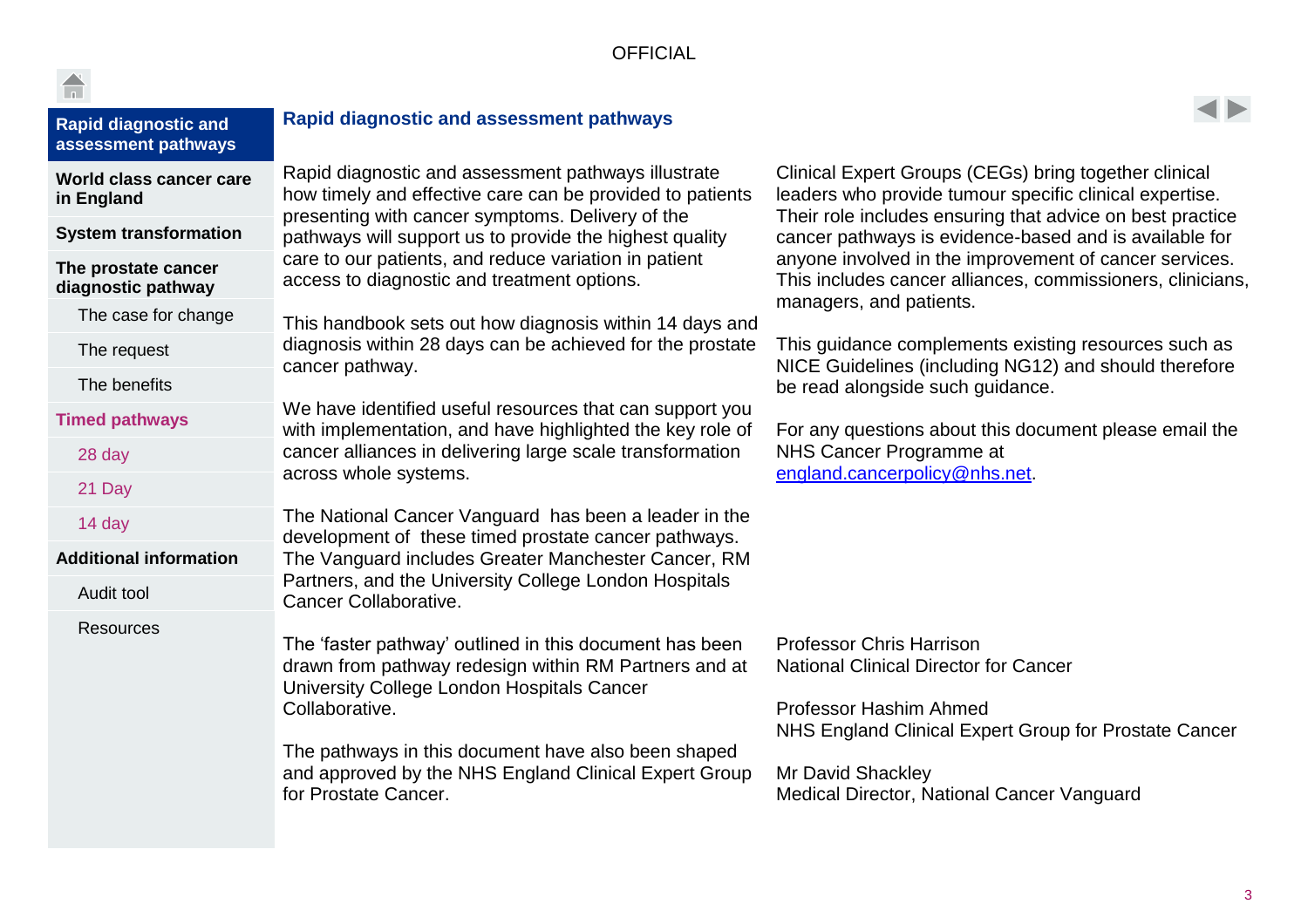| <b>Rapid diagnostic and</b><br>assessment pathways               | <b>World class cancer of</b>                                                                                                  |  |
|------------------------------------------------------------------|-------------------------------------------------------------------------------------------------------------------------------|--|
| <b>World class cancer care</b><br>in England                     | The national cancer st<br>for the NHS to make s                                                                               |  |
| <b>System transformation</b>                                     | preventable cancers,<br>improving patient expe                                                                                |  |
| The prostate cancer<br>diagnostic pathway<br>The case for change | Survival rates for cand<br>higher, and overall pa<br>experience of care. He                                                   |  |
| The request                                                      | can do to ensure patie                                                                                                        |  |
| The benefits                                                     | quickly, and this will h<br>also know that patient<br>in their access to care                                                 |  |
| <b>Timed pathways</b>                                            |                                                                                                                               |  |
| 28 day                                                           | Early diagnosis, fast d                                                                                                       |  |
| 21 Day                                                           | treatment and care ar<br>Programme and the tr                                                                                 |  |
| 14 day                                                           | to achieve by 2020/21                                                                                                         |  |
| <b>Additional information</b>                                    | <b>Faster Diagnosis Sta</b>                                                                                                   |  |
| Audit tool                                                       | We are implementing<br>cancer that emphasis                                                                                   |  |
| <b>Resources</b>                                                 | diagnosis or ruling out<br>patients who are diagi<br>treatment can be offer<br>diagnosed with cance<br>clear' reduces the anx |  |
|                                                                  | Cancer alliances are I<br>and providers to drive<br>rapid diagnosis and as<br>putting in place now u                          |  |

#### <span id="page-3-0"></span>**Care in England**

trategy sets out an ambitious aim significant progress in reducing increasing cancer survival and erience and quality of life by 2020.

cer in England have never been tients report a very good owever, we know there is more we ents are diagnosed early and ave a major impact on survival. We ts continue to experience variation , which needs to be addressed.

diagnosis, and equity of access to te central to the National Cancer ransformation of services we want to achieve by 2020/21.

#### **Andard (FDS)**

a new diagnostic standard for es the importance of receiving a t of cancer within 28 days. For nosed with cancer, this means red earlier. For those who are not er, this communication of an 'all xiety felt at a very stressful time.

leading their local commissioners earlier and faster diagnosis. The ssessment interventions they are putting in place now will help to ensure the Faster Diagnosis Standard is met for patients when fully

introduced from April 2020.

The new Cancer Waiting Times system should be used to support the collection of the new faster diagnosis data items. This data can be used to audit how long it takes for patients to have their diagnosis communicated to them, and understand where to make improvements to shorten pathways. The focus is on reducing variation for patients and providing a consistent timed pathway.

Teams may improve beyond the pathways in this handbook, radically shorten the diagnostic time period further, building on local innovation to deliver sustainable pathways. The aim is to enable patients to have their diagnosis communicated to them in the shortest time possible, having experienced high quality care.

#### **E-referrals service (eRS)**

The NHS e-Referral Service is the process for referring all consultant-led first outpatient appointments from 1 October 2018. Resources for implementation are available [on the NHS Digital website.](https://digital.nhs.uk/e-Referral-Service/Future-Service/Paper-switch-off-programme-and-documents)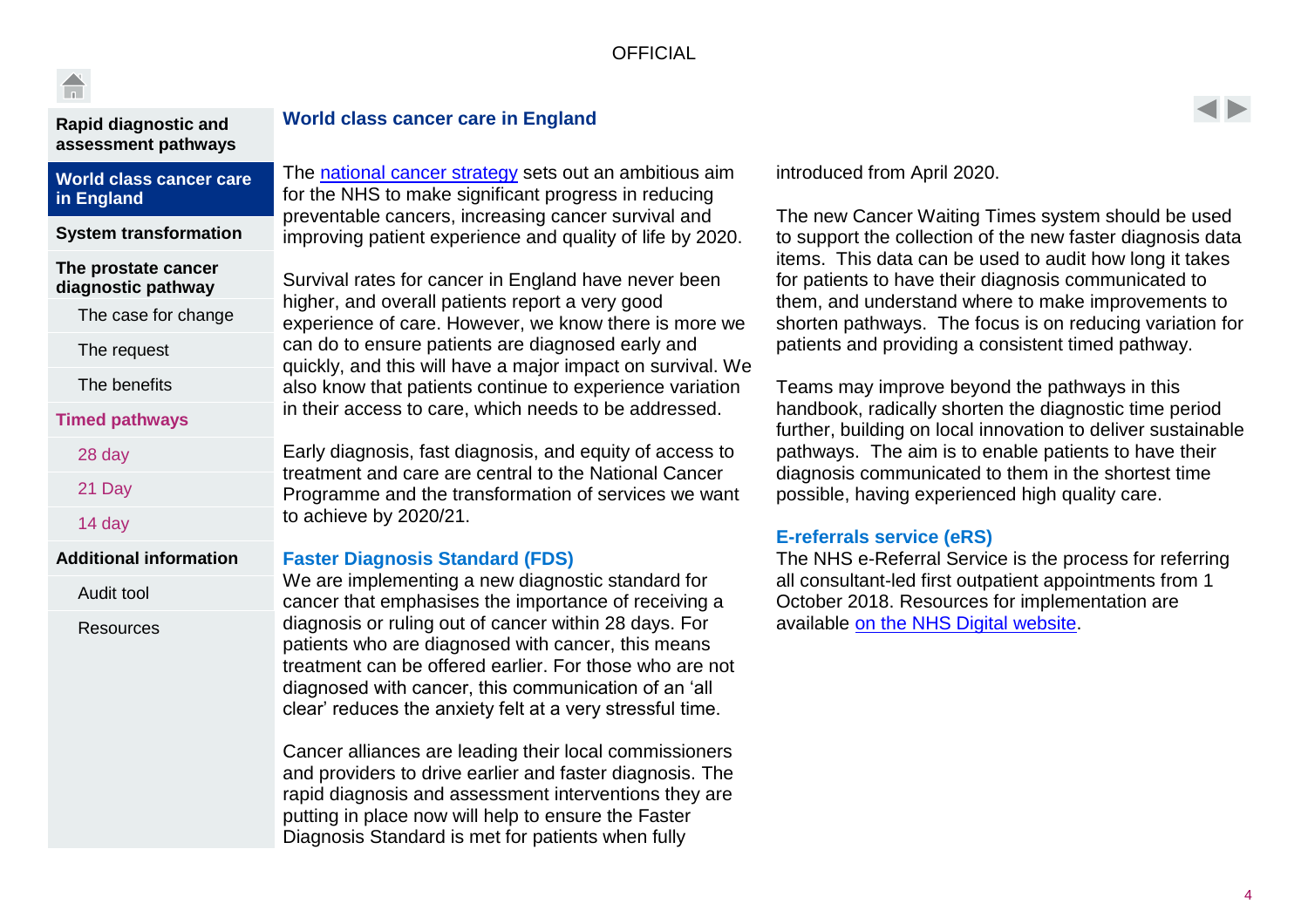**[Rapid diagnostic and](#page-2-0)  [assessment pathways](#page-2-0)**

**[World class cancer care](#page-3-0)  [in England](#page-3-0)**

#### **[System transformation](#page-4-0)**

**[The prostate cancer](#page-5-0)  [diagnostic](#page-5-0) pathway**

[The case for change](#page-5-0)

[The request](#page-6-0)

[The benefits](#page-7-0)

#### **[Timed pathways](#page-8-0)**

[28 day](#page-8-0)

[21 Day](#page-9-0)

[14 day](#page-11-0)

#### **[Additional information](#page-12-0)**

[Audit tool](#page-12-0)

**[Resources](#page-13-0)** 

#### <span id="page-4-0"></span>**System transformation**

#### **How to achieve success:**

- **Engage with patients** throughout the pathway redesign and implementation stages to ensure that changes will benefit your patients in terms of clinical outcomes and patient experience.
- **Ensure board or executive level sponsorship** in each organisation to ensure prioritisation of pathway implementation (board-level reporting of progress and diagnostic performance)
- **Establish a cross-system implementation team** to enable access to limited resources, implement changes, overcome organisational divisions and structures, and avoid 'silo' working. This could include GPs, consultants, clinical nurse specialists, pathway navigators, cancer alliance leads, and CCG and Acute trust leads (e.g. contracts, IT).
- **Identify clinical champions across the pathway**, across disciplines and departments, to ensure clinical leadership and endorsement on the ground. This can help you to quickly resolve problems, and develop and implement additional solutions to service challenges throughout implementation.
- **Engage and communicate regularly with key stakeholders**  throughout the implementation process. Use local networks for communication, such as newsletters and GP events, to build awareness. Sharing positive feedback can be powerful.
- **Establish workforce development for teams** in order to support new ways of working across the whole pathway (e.g. network radiologists with buddying between individuals with different levels of experience, joint masterclasses on the pathway).

#### **Your cancer alliance**

Cancer alliances are the local strategic leaders for cancer, driving the change needed across the country to achieve world class cancer care in England. There are 19 cancer alliances across the country, and these organisations bring together local leaders to implement the cancer strategy at a local level.

NHS England provides support, funding and guidance to help cancer alliances improve outcomes and reduce variation for their populations.

Your cancer alliance will work across the local system to ensure:

- Senior stakeholder prioritisation of pathway implementation
- Development of clinical leadership (e.g. pathway transformation leads)
- Successful coordination of cancer services
- Access to national learning and resources by local organisations
- Provision of transformation and change management expertise to support improvement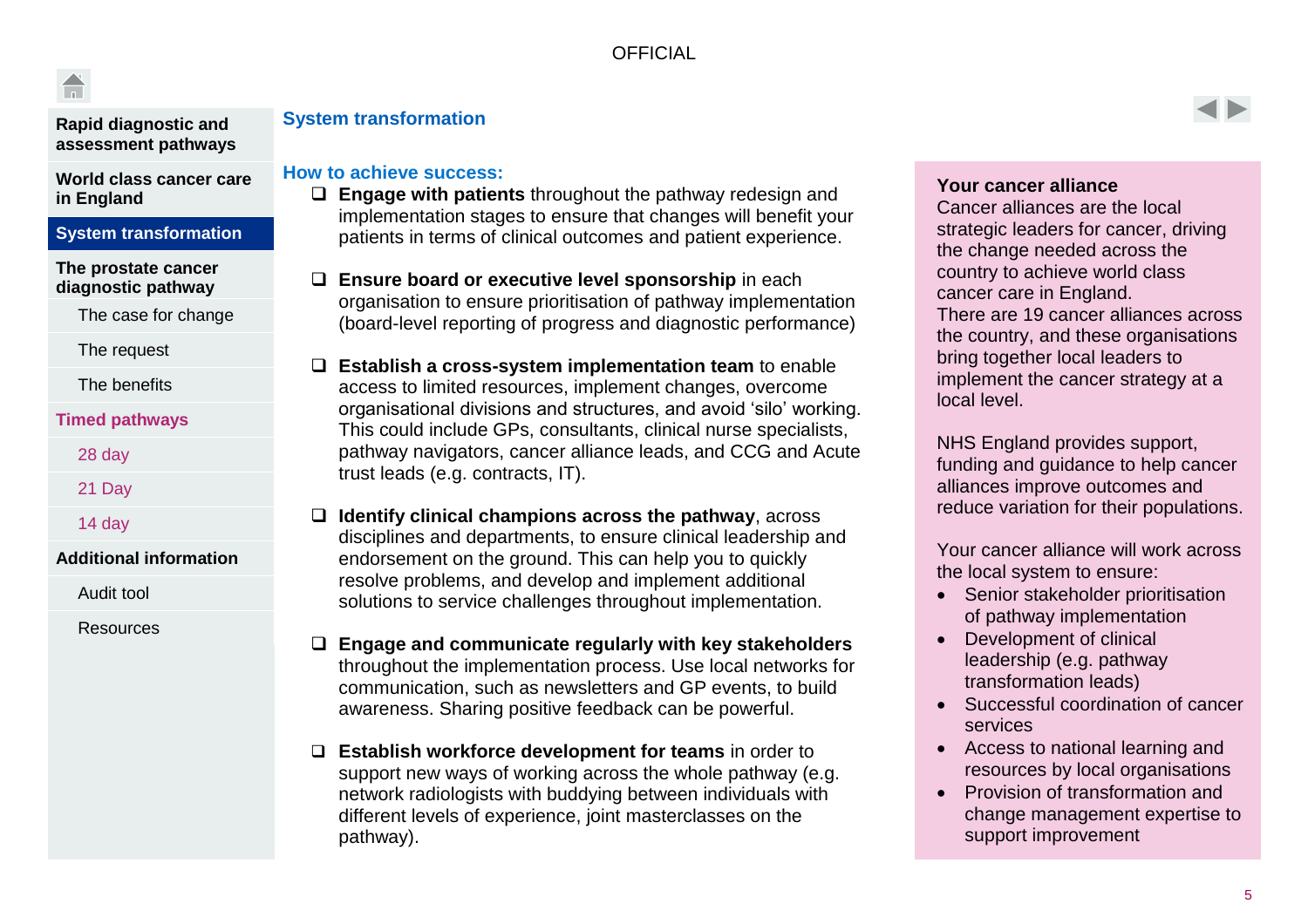

#### **[Rapid diagnostic and](#page-2-0)  [assessment pathways](#page-2-0)**

**[World class cancer care](#page-3-0)  [in England](#page-3-0)**

**[System transformation](#page-4-0)**

**[The prostate cancer](#page-5-0)  [diagnostic pathway](#page-5-0)**

[The case for change](#page-5-0)

[The request](#page-6-0)

[The benefits](#page-7-0)

#### **[Timed pathways](#page-8-0)**

### [28 day](#page-8-0)

[21 Day](#page-9-0)

[14 day](#page-11-0)

#### **[Additional information](#page-12-0)**

[Audit tool](#page-12-0)

#### [Resources](#page-13-0)

### <span id="page-5-0"></span>**The case for change**

#### **mpMRI before biopsy:**

- Conducting mpMRI before first prostate biopsy **improves the detection accuracy of clinically significant cancer** (PROMIS trial).
- Approximately 25% of patients with suspected prostate cancer had a non-suspicious mpMRI and avoided the need for immediate biopsy (PROMIS). **This change in practice will lead to a reduction in biopsy-associated risks such as infection.**

50.0% 55.0% 60.0% 65.0% 2012 2013 2014 2015 2016 **Cancers diagnosed stage 1 & 2 as a proportion of staged cancers Prostate — PHOF (excluding prostate)** 

- Using mpMRI before biopsy has the potential to **dramatically improve patient experience** with a potential 'rule-out' of prostate cancer without the need for an invasive procedure.
- In 2015-16, **only 51% of men underwent an mpMRI for suspected prostate cancer**, of which 73% were performed before biopsy.



#### **Prostate cancer is the second most common diagnosed cancer in England, and the most common cancer diagnosed in men.**

- For prostate cancer patients in England diagnosed 2011 to 2015, **one-year survival was 96.3%.**
- In 2016, **49.1% of all prostate cancers were diagnosed at an early stage**. This varied by cancer alliance with a range of 39.7-54.5%.
- Prostate cancer is one of only two cancer types to have seen a **fall in the rate of early diagnosis** (and total number of patients diagnosed at stage 1 and 2) over the last 2 years. With relatively high survival of prostate cancer the impact of late diagnosis is less severe than for other cancers (almost 100% one-year survival for stage 3 diagnoses, over 80% for stage 4).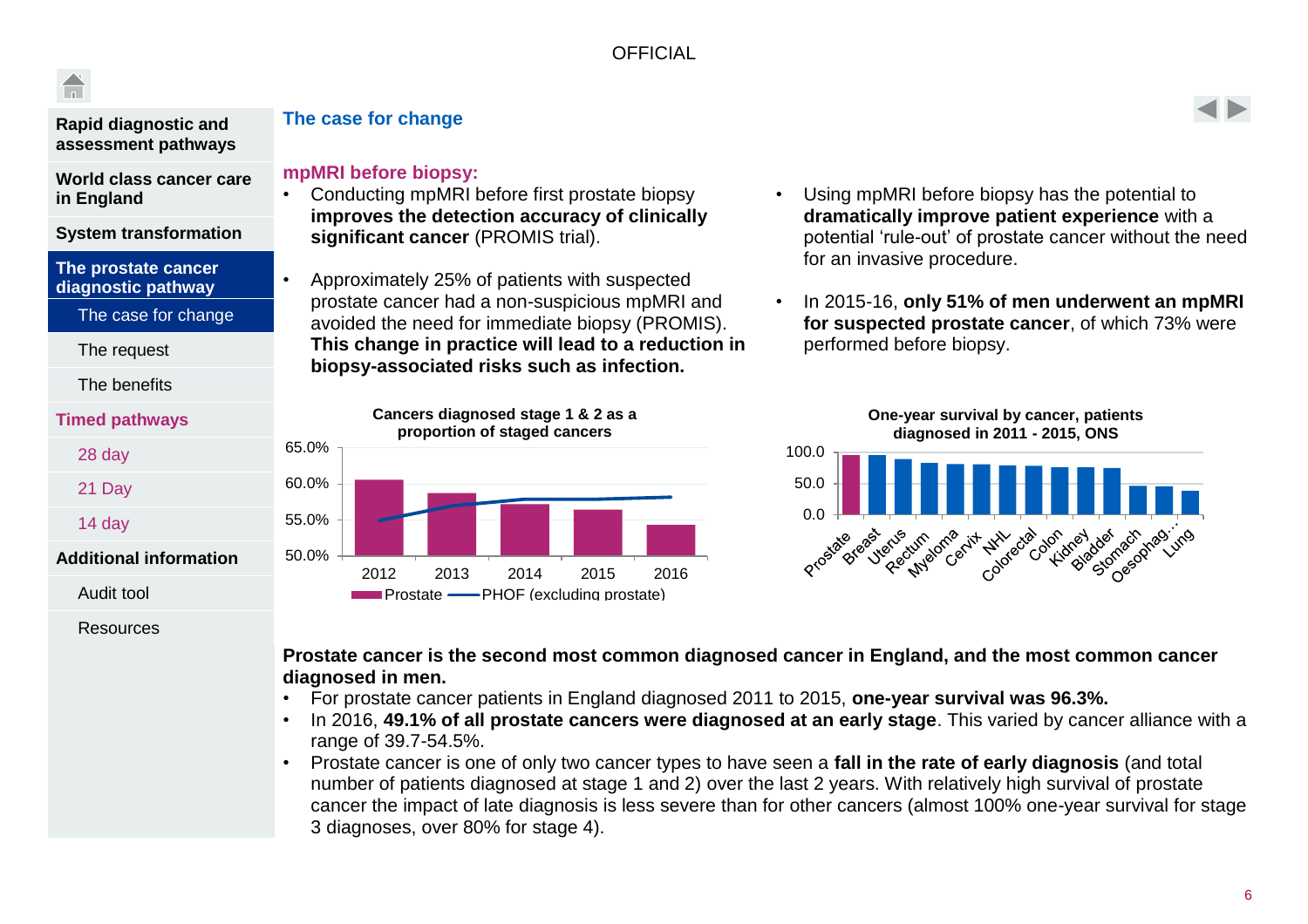<span id="page-6-0"></span>

| <b>TELESCOPE</b>                                   |                                                                                                                                                                                                                                                                                                                                                                                                                                   |                                                                                                                                                                                                                                                                                                                                                                                                                                                                                                                                                                                                                       |  |  |  |  |
|----------------------------------------------------|-----------------------------------------------------------------------------------------------------------------------------------------------------------------------------------------------------------------------------------------------------------------------------------------------------------------------------------------------------------------------------------------------------------------------------------|-----------------------------------------------------------------------------------------------------------------------------------------------------------------------------------------------------------------------------------------------------------------------------------------------------------------------------------------------------------------------------------------------------------------------------------------------------------------------------------------------------------------------------------------------------------------------------------------------------------------------|--|--|--|--|
| <b>Rapid diagnostic and</b><br>assessment pathways | The request                                                                                                                                                                                                                                                                                                                                                                                                                       |                                                                                                                                                                                                                                                                                                                                                                                                                                                                                                                                                                                                                       |  |  |  |  |
| World class cancer care<br>in England              | "We need to change the manner in which we diagnose prostate cancer. We are seeing rising incidence of prostate<br>cancer, but very little change in the mortality rate. Our current diagnostic pathway for prostate cancer needs urgent                                                                                                                                                                                           |                                                                                                                                                                                                                                                                                                                                                                                                                                                                                                                                                                                                                       |  |  |  |  |
| <b>System transformation</b>                       | change. The PROMIS trial has shown us that transrectal ultrasound-guided prostate biopsies are inaccurate. They<br>miss significant cancer, over-diagnose insignificant cancers which leads to over-treatment harms and costs, and                                                                                                                                                                                                |                                                                                                                                                                                                                                                                                                                                                                                                                                                                                                                                                                                                                       |  |  |  |  |
| The prostate cancer<br>diagnostic pathway          | biopsies carry risk. PROMIS has also shown that by using pre-biopsy multi-parametric MRI we are able to a) triage<br>men towards a biopsy so at least 25% can avoid it, b) diagnose over 90% of significant cancers and c) diagnose fewer<br>insignificant cancers. This is a watershed moment for those of us involved in looking after men with suspected prostate<br>cancer. I trust all of us will fully embrace the change." |                                                                                                                                                                                                                                                                                                                                                                                                                                                                                                                                                                                                                       |  |  |  |  |
| The case for change                                |                                                                                                                                                                                                                                                                                                                                                                                                                                   |                                                                                                                                                                                                                                                                                                                                                                                                                                                                                                                                                                                                                       |  |  |  |  |
| The request                                        | Professor Hashim Ahmed                                                                                                                                                                                                                                                                                                                                                                                                            |                                                                                                                                                                                                                                                                                                                                                                                                                                                                                                                                                                                                                       |  |  |  |  |
| The benefits                                       | NHS England Clinical Expert Group for Prostate Cancer                                                                                                                                                                                                                                                                                                                                                                             |                                                                                                                                                                                                                                                                                                                                                                                                                                                                                                                                                                                                                       |  |  |  |  |
| <b>Timed pathways</b>                              |                                                                                                                                                                                                                                                                                                                                                                                                                                   |                                                                                                                                                                                                                                                                                                                                                                                                                                                                                                                                                                                                                       |  |  |  |  |
| 28 day                                             |                                                                                                                                                                                                                                                                                                                                                                                                                                   | <b>Features of a faster pathway</b>                                                                                                                                                                                                                                                                                                                                                                                                                                                                                                                                                                                   |  |  |  |  |
| 21 Day                                             |                                                                                                                                                                                                                                                                                                                                                                                                                                   |                                                                                                                                                                                                                                                                                                                                                                                                                                                                                                                                                                                                                       |  |  |  |  |
| 14 day                                             | <b>Patient</b>                                                                                                                                                                                                                                                                                                                                                                                                                    | Provided at point of referral, information resources can empower patients and help to manage anxiety by<br>setting out what can be expected from the diagnostic process (e.g. tests, timings and communications). This                                                                                                                                                                                                                                                                                                                                                                                                |  |  |  |  |
| <b>Additional information</b>                      | <b>informatio</b>                                                                                                                                                                                                                                                                                                                                                                                                                 | information can benefit patient experience and also encourage compliance, which will reduce delays along the                                                                                                                                                                                                                                                                                                                                                                                                                                                                                                          |  |  |  |  |
| Audit tool                                         | $\mathsf{n}$                                                                                                                                                                                                                                                                                                                                                                                                                      | pathway (i.e. reduced DNAs and re-booking of appointments). Best when co-produced with patients as part of<br>a pathway improvement programme.                                                                                                                                                                                                                                                                                                                                                                                                                                                                        |  |  |  |  |
| <b>Resources</b>                                   | <b>Service</b><br>models                                                                                                                                                                                                                                                                                                                                                                                                          | Implementing the following service models can support services to reduce variation and make improvements<br>to patient flow:<br>Clinical triage to optimise direct access diagnostics, ensure patients in the 'right place, first time'<br>One stop models for a faster diagnostic pathway, particularly effective alongside hot reporting<br>Clinical decision protocols that facilitate effective triage<br>Networking (e.g. hub and spoke) to optimise use of existing resources and expertise, particularly useful for<br>improving radiology reporting turnaround times and access to specialist investigations. |  |  |  |  |
|                                                    | <b>Workforce</b><br>utilisation                                                                                                                                                                                                                                                                                                                                                                                                   | Workforce development for teams to support new ways of working across the whole pathway<br>Co-location of medical, nursing, navigator and support staff to improve communication, aid business<br>$\bullet$<br>intelligence, reinforce team integration, and enable effective day-to-day working<br>Patient navigators for administrative support and value in tracking patients for improved flow                                                                                                                                                                                                                    |  |  |  |  |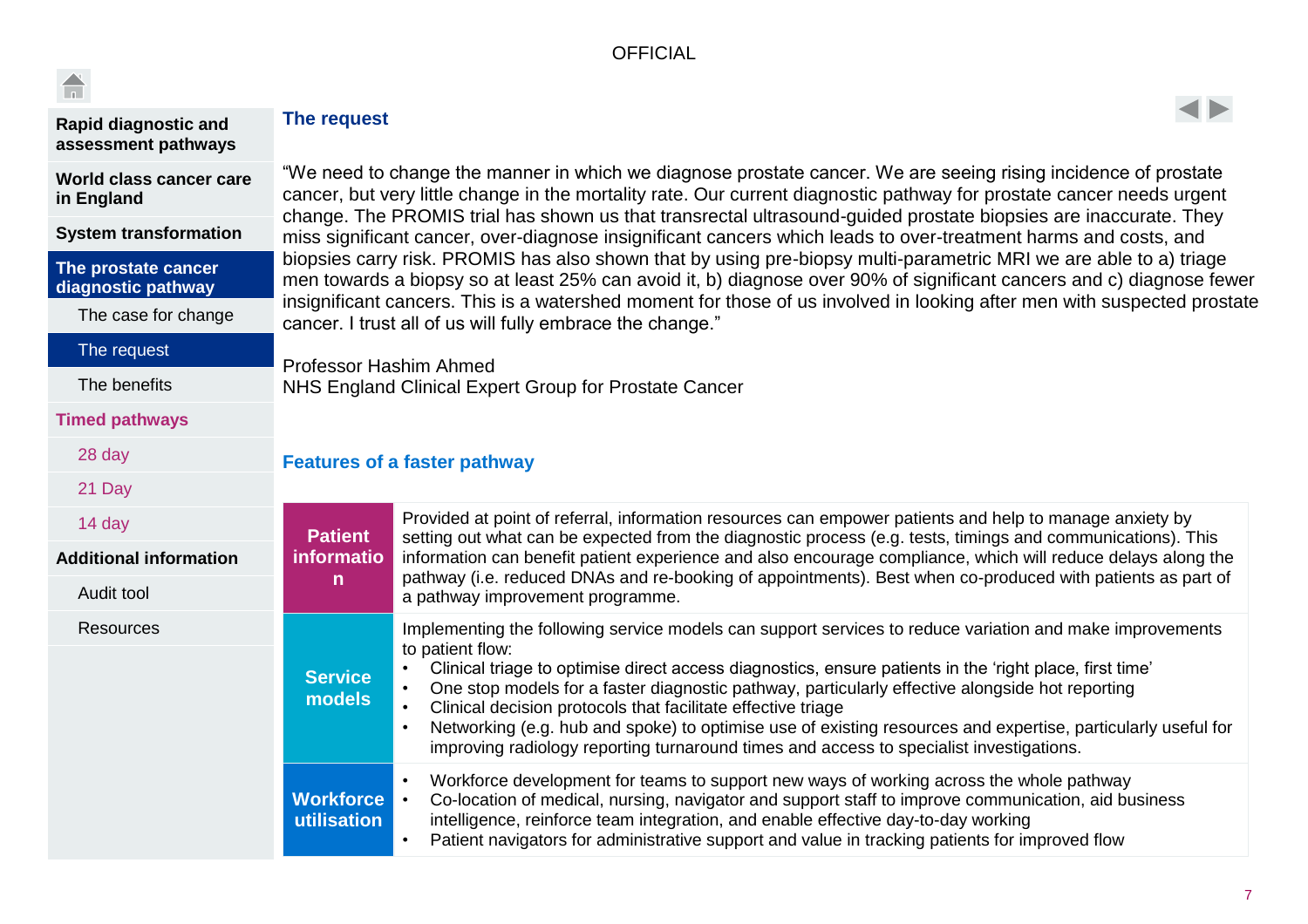



#### **[Rapid diagnostic and](#page-2-0)  [assessment pathways](#page-2-0)**

**[World class cancer care](#page-3-0)  [in England](#page-3-0)**

#### **[System transformation](#page-4-0)**

**[The prostate cancer](#page-5-0)  [diagnostic pathway](#page-5-0)**

[The case for change](#page-5-0)

[The request](#page-6-0)

#### [The benefits](#page-7-0)

**[Timed pathways](#page-8-0)**

[28 day](#page-8-0)

[21 Day](#page-9-0)

[14 day](#page-11-0)

#### **[Additional information](#page-12-0)**

[Audit tool](#page-12-0)

[Resources](#page-13-0)

### <span id="page-7-0"></span>**The benefits**

#### **For patients:**

- Empowerment from information about the diagnostic process provided at point of referral
- Reduced anxiety and uncertainty of a possible cancer diagnosis, with less time between referral and hearing the outcome of diagnostic tests
- Improved patient experience from fewer visits to the hospital, particularly with 'one stop' services
- Potential to avoid invasive investigations and biopsy -associated risks such as infection
- Potential for improved survival by using mpMRI for early detection of clinically significant cancers (and reduction in over -treatment of clinically insignificant cancers )

#### **For clinicians:**

- Using a nationally agreed and clinically endorsed pathway to support quality improvement and reconfiguration of prostate cancer diagnostic services
- Working across primary and secondary care to ensure high quality referrals into a streamlined service that gets the patient to the right place, first time
- Improved ability to meet increasing demand and ensure best utilisation of highly skilled workforce
- Training and development opportunities for radiographers, radiologists, and urologists in performing, reporting, and interpreting mpMRI

#### **For systems:**

- 
- Reduce demand in outpatient clinics<br>• Improved performance against national standards (particularly 62 day performance and the new 28 day faster diagnosis standard)
- Improved quality, safety, and effectiveness of care with reduced variation and improvement in outcomes

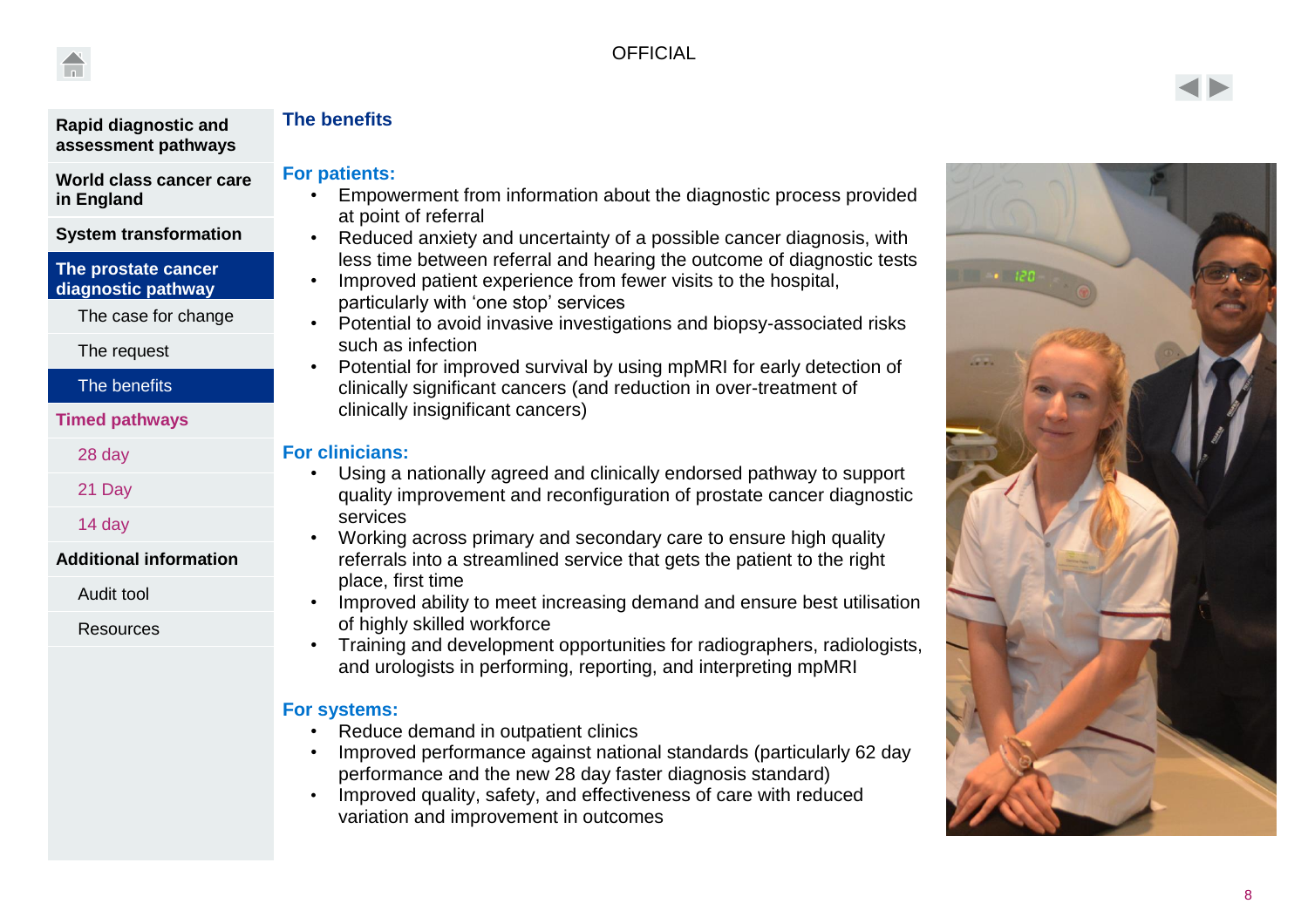

#### **[Rapid diagnostic and](#page-2-0)  [assessment pathways](#page-2-0)**

<span id="page-8-0"></span>**28 day pathway**



| World class cancer care                    | Day 0                                     | Day 0 to 3                                                               |                                                      | Day 3 to 14                |                                                     | <b>Day 21</b>  | <b>Day 28</b>                                    |                                |  |  |  |  |
|--------------------------------------------|-------------------------------------------|--------------------------------------------------------------------------|------------------------------------------------------|----------------------------|-----------------------------------------------------|----------------|--------------------------------------------------|--------------------------------|--|--|--|--|
| in England<br><b>System transformation</b> | <b>Urgent GP</b><br>referral<br>Including | <b>Clinical triage</b><br>Based on local<br>protocol                     | mpMRI before<br>biopsy                               | <b>Prostate</b><br>biopsy  | <b>Further</b><br>investigations<br>If required for | ${\sf sMDT}^5$ | <b>Communication</b><br>to patient on<br>outcome |                                |  |  |  |  |
| The prostate cancer<br>diagnostic pathway  | locally<br>mandated<br>information        |                                                                          |                                                      | (by day 9)                 | staging                                             |                | (cancer<br>confirmed or all-<br>clear provided)  |                                |  |  |  |  |
| The case for change                        |                                           |                                                                          |                                                      |                            |                                                     |                |                                                  |                                |  |  |  |  |
| The request                                | <b>Patient</b>                            |                                                                          | <b>Outpatient</b>                                    | <b>Outpatient</b>          |                                                     |                |                                                  |                                |  |  |  |  |
| The benefits                               | information<br>Provided in                | Unsuitable for<br>cancer<br>pathway<br>Men with UTI /<br>positive MSU to | clinic<br>Review mpMRI<br>and plan<br>investigations | clinic<br>Review biopsy    |                                                     |                |                                                  |                                |  |  |  |  |
| <b>Timed pathways</b>                      | primary care                              |                                                                          |                                                      | be investigated            |                                                     |                |                                                  | and plan further<br>management |  |  |  |  |
| 28 day                                     |                                           |                                                                          |                                                      |                            |                                                     |                |                                                  |                                |  |  |  |  |
| 21 Day                                     |                                           | off pathway                                                              |                                                      |                            |                                                     |                |                                                  |                                |  |  |  |  |
| 14 day                                     |                                           |                                                                          | No suspicious<br><b>lesions</b>                      | <b>Negative</b><br>biopsy  |                                                     |                |                                                  |                                |  |  |  |  |
| <b>Additional information</b>              |                                           |                                                                          | reported<br>Some cases                               | Imaging review<br>meeting  |                                                     |                |                                                  |                                |  |  |  |  |
| Audit tool                                 |                                           |                                                                          | may be<br>removed from                               | (radiology and<br>urology) |                                                     |                |                                                  |                                |  |  |  |  |
| <b>Resources</b>                           |                                           |                                                                          | pathway                                              |                            |                                                     |                |                                                  |                                |  |  |  |  |
|                                            |                                           |                                                                          |                                                      |                            |                                                     |                |                                                  |                                |  |  |  |  |

#### **Maximum target times provided**

This is a straight to test pathway using mpMRI. The 21 day pathway should be used when an immediate MRI is not required or is contraindicated.

**See footnotes on page 11**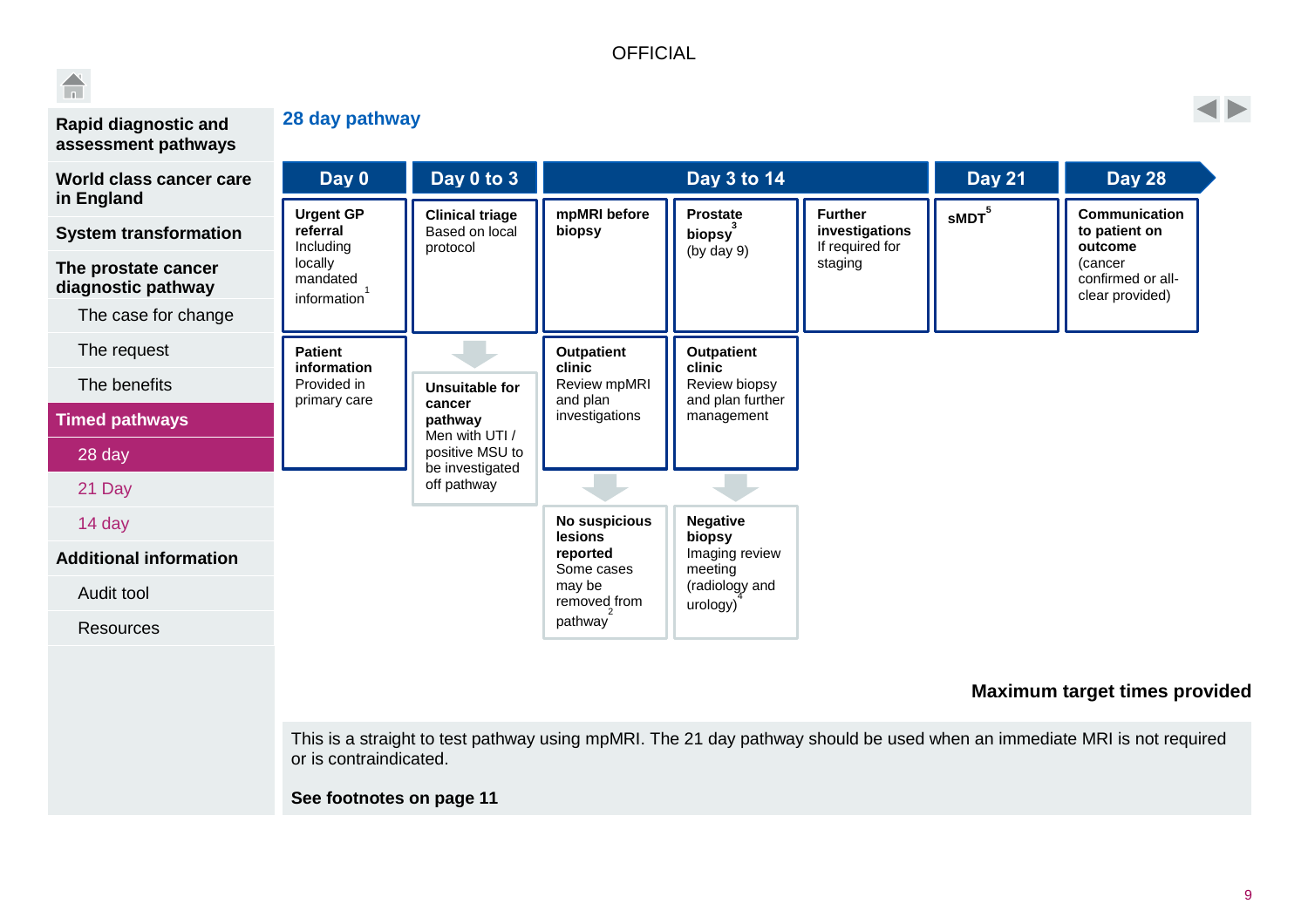# $\widehat{\mathbf{h}}$

**[Rapid diagnostic and](#page-2-0)  [assessment pathways](#page-2-0)**

### <span id="page-9-0"></span>**21 day pathway**

| addodunom patmayd                         |                                            |                                          |                                                             |                              |                                                                                           |                                                                                                             |                                                                                                                            |
|-------------------------------------------|--------------------------------------------|------------------------------------------|-------------------------------------------------------------|------------------------------|-------------------------------------------------------------------------------------------|-------------------------------------------------------------------------------------------------------------|----------------------------------------------------------------------------------------------------------------------------|
| World class cancer care<br>in England     | Day 0                                      | Day 0 to 3                               |                                                             | Day 3 to 14                  |                                                                                           | <b>Day 21</b>                                                                                               |                                                                                                                            |
| <b>System transformation</b>              | <b>Urgent GP</b><br>referral               | <b>Clinical triage</b><br>Based on local | <b>Outpatient</b><br>clinic                                 | Appropriate<br>imaging (e.g. | sMDT <sup>3</sup>                                                                         | Communication<br>to patient on                                                                              |                                                                                                                            |
| The prostate cancer<br>diagnostic pathway | Including<br>locally<br>mandated           | protocol                                 | Stratify risk<br>(incl. PSAD)<br>and plan<br>investigations | CT/bone scan)                |                                                                                           | outcome<br>(cancer<br>confirmed or all-<br>clear provided)                                                  |                                                                                                                            |
| The case for change                       | information                                |                                          |                                                             |                              |                                                                                           |                                                                                                             |                                                                                                                            |
| The request                               | <b>Patient</b>                             |                                          |                                                             | Prostate                     |                                                                                           |                                                                                                             |                                                                                                                            |
| The benefits                              | information<br>Provided in<br>primary care | Unsuitable for                           | (if indicated)                                              | biopsy                       |                                                                                           |                                                                                                             |                                                                                                                            |
| <b>Timed pathways</b>                     |                                            | cancer<br>pathway<br>Men with UTI /      |                                                             |                              |                                                                                           |                                                                                                             |                                                                                                                            |
| 28 day                                    |                                            | positive MSU to<br>be investigated       |                                                             |                              |                                                                                           |                                                                                                             |                                                                                                                            |
| 21 Day                                    |                                            | off pathway                              |                                                             |                              |                                                                                           |                                                                                                             |                                                                                                                            |
| 14 day                                    |                                            |                                          |                                                             |                              |                                                                                           |                                                                                                             |                                                                                                                            |
| <b>Additional information</b>             |                                            |                                          |                                                             |                              |                                                                                           |                                                                                                             |                                                                                                                            |
| Audit tool                                |                                            |                                          |                                                             |                              |                                                                                           |                                                                                                             |                                                                                                                            |
| <b>Resources</b>                          |                                            |                                          |                                                             |                              |                                                                                           |                                                                                                             |                                                                                                                            |
|                                           |                                            |                                          |                                                             |                              |                                                                                           |                                                                                                             | <b>Maximum target times provided</b>                                                                                       |
|                                           | presentation<br>See footnotes on page 11   | not be required or is contraindicated:   | Contraindications to MRI (dependent on local protocols)     |                              | Unsuitable for active treatment options in which local staging with mpMRI is not required | Upper limit threshold for PSA may be agreed locally (e.g. PSA >30) to indicate likely metastatic disease at | This pathway ensures diagnosis is reached within 28 days (in this case by day 21) for the subset of patients where MRI may |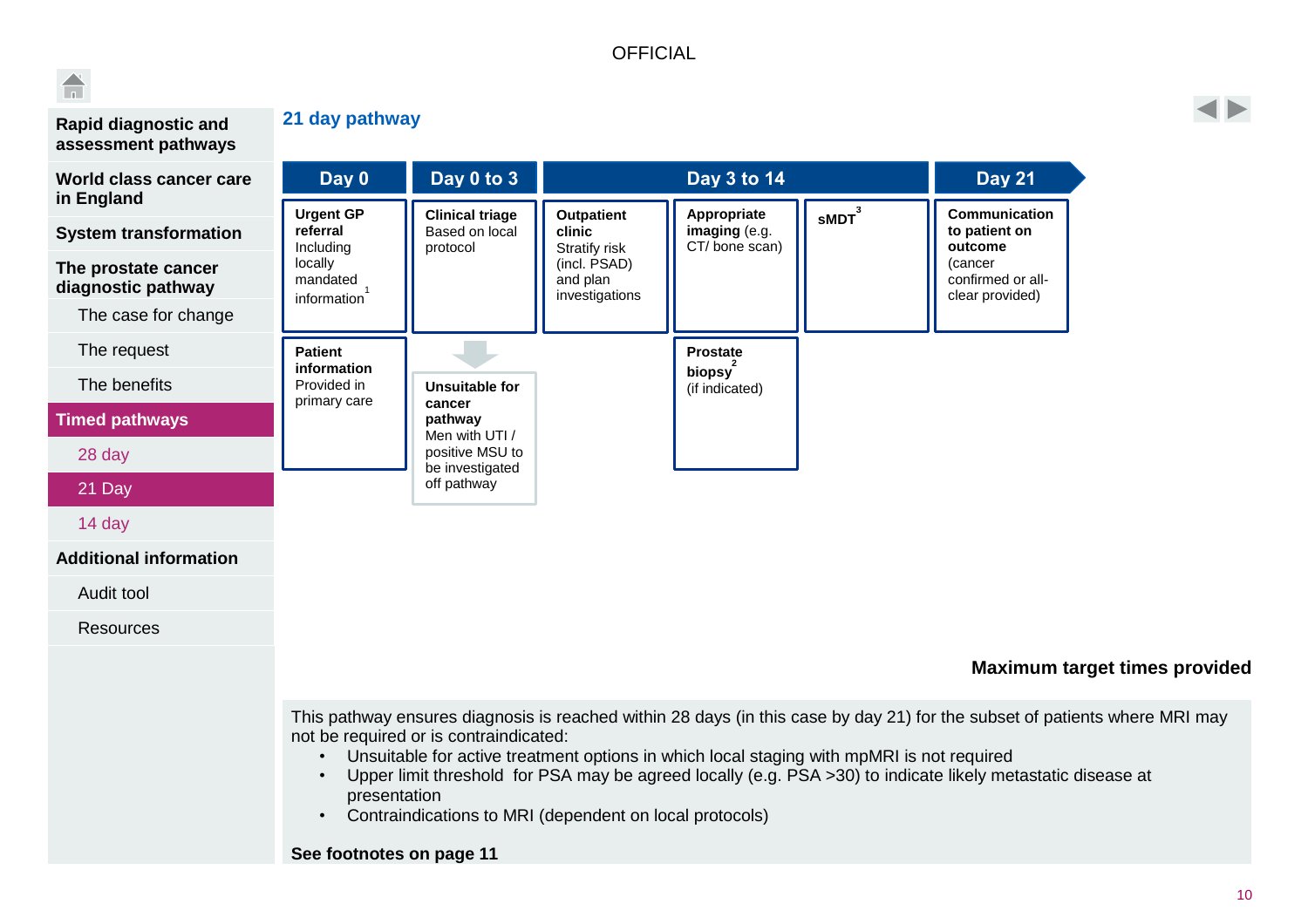**[in England](#page-3-0)**

#### **[Rapid diagnostic and](#page-2-0)  [assessment pathways](#page-2-0)**

**[World class cancer care](#page-3-0)** 

**[System transformation](#page-4-0)**

[The case for change](#page-5-0)

**[The prostate cancer](#page-5-0)  [diagnostic pathway](#page-5-0)**

[The request](#page-6-0)

[The benefits](#page-7-0)

**[Timed pathways](#page-8-0)**

[28 day](#page-8-0)

[21 Day](#page-9-0)

[14 day](#page-11-0)

[Audit tool](#page-12-0)

**[Resources](#page-13-0)** 

**[Additional information](#page-12-0)**



#### **28 day pathway**

**Pathway footnotes**

- 1. Locally mandated information is determined with commissioners but should include demographics, investigation results (PSA, U&E/ eGFR, urine dipstick (+ MSU result if dipstick positive), and DRE), performance status, weight and BMI, medication, anti-coagulant history, and MRI scanning exclusion criteria. A PSA of >3ng/ml should be used as referral rate for men aged 50-69. A rectal swab may also be required.
- 2. Likert or PIRADS 1/2 or Likert or PIRADS 3 with PSA density <0.15 or <0.12 depending on local clinical choice for threshold (currently in literature both are reported). Also consider risk factors (e.g. Family History). Dependent on local expertise in mpMRI reporting, mpMRI patients may be offered shared-decision making around biopsy or PSA observation.
- 3. Prostate biopsy: This could be transrectal, transperineal targeted (visual-estimation or image-fusion) depending on local expertise, protocols and availability of equipment. Transperineal template sectoral or mapping biopsies should only be used in select cases.
- 4. Consider re-biopsy, surveillance or discharge depending on mpMRI and histology findings. Likert or PIRADS 4/5 with no atrophy or inflammation might be a 'miss' so should consider re-biopsy/surveillance. Likert or PIRADS 1-3 can be discharged to GP with personalised PSA threshold for re-referral.
- **5.** It is envisaged that when the new guidance on multidisciplinary team meetings is published in summer 2018, there will be a recommendation that some patients on clear and agreed cancer pathways may be discussed more briefly either at the beginning, or end, of the MDT.

#### **21 day pathway**

- 1. Locally mandated information is determined with commissioners but should include demographics, investigation results (PSA, U&E/ eGFR, urine dipstick (+ MSU result if dipstick positive), and DRE), performance status, weight and BMI, medication, anti-coagulant history, and MRI scanning exclusion criteria. A PSA of >3ng/ml should be used as referral rate for men aged 50-69. A rectal swab may also be required.
- 2. Prostate biopsy: This could be transrectal, transperineal targeted (visual-estimation or image-fusion) depending on local expertise, protocols and availability of equipment. Transperineal template sectoral or mapping biopsies should only be used in select cases.
- 3. It is envisaged that when the new guidance on multidisciplinary team meetings is published in summer 2018, there will be a recommendation that some patients on clear and agreed cancer pathways may be discussed more briefly either at the beginning, or end, of the MDT.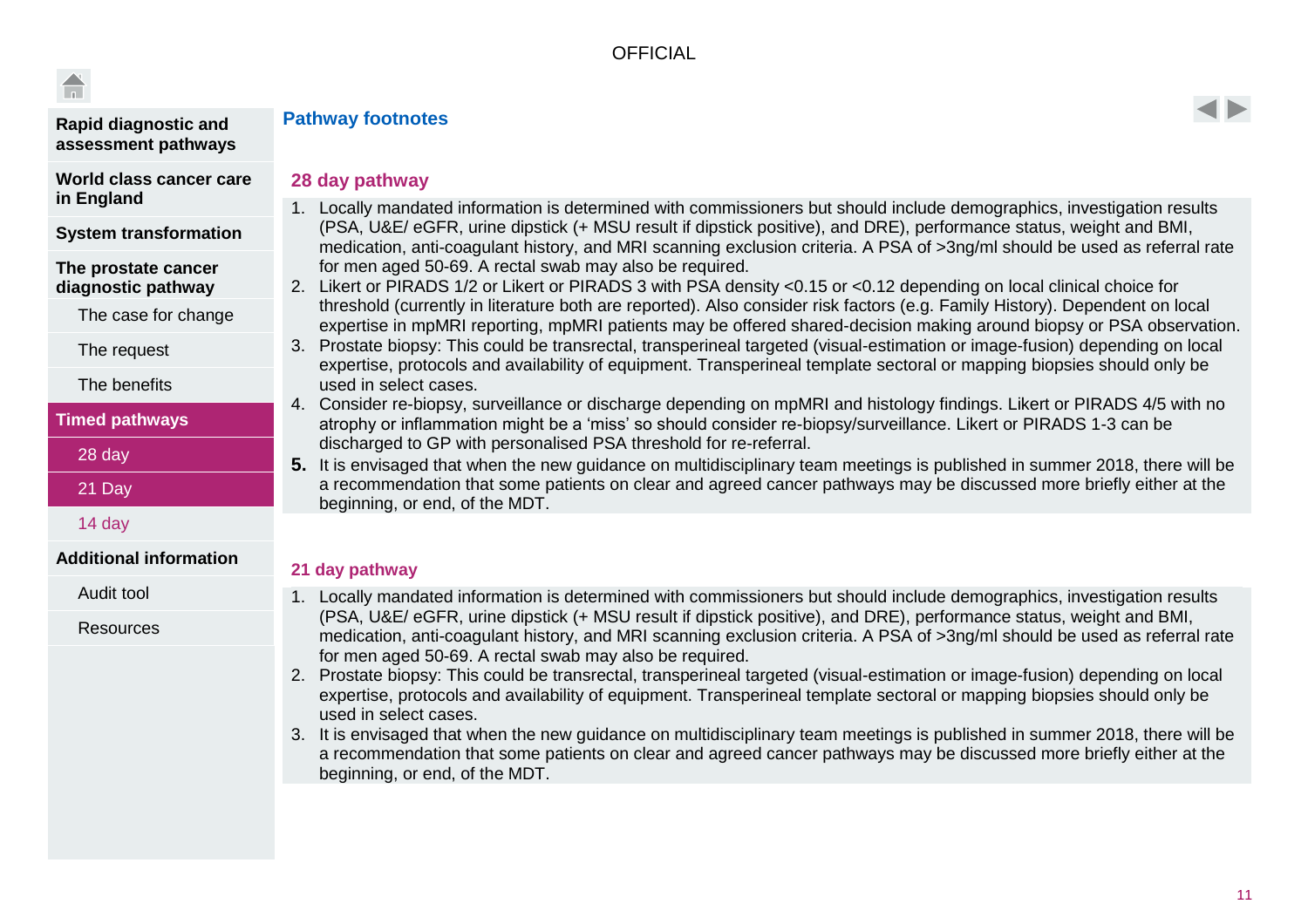## $\Box$



#### **[Rapid diagnostic and](#page-2-0)  [assessment pathways](#page-2-0)**

#### **[World class cancer care](#page-3-0)  [in England](#page-3-0) [System transformation](#page-4-0) [The prostate cancer](#page-5-0)  [diagnostic pathway](#page-5-0)** [The case for change](#page-5-0) [The request](#page-6-0) [The benefits](#page-7-0) **[Timed pathways](#page-8-0)** [28 day](#page-8-0) [21 Day](#page-9-0) **sMDT <sup>3</sup> One-stop diagnostics clinic (consultant led), including:** • mpMRI before biopsy • Targeted biopsy +/ systematic biopsies (if MRI clinically suspicious) **Communication to patient on outcome**  (cancer confirmed or allclear provided) **Day 2 to 7 Day 14 Urgent GP referral** Including locally mandated information 1 **Patient information** Provided in primary care **Clinical triage** Based on local protocol **Day 0 Day 0 to 1 No suspicious lesions reported** Some cases may be removed from pathway 2 **Unsuitable for cancer pathway** Men with UTI / positive MSU to be investigated off pathway

<span id="page-11-0"></span>**14 day pathway**

#### [14 day](#page-11-0)

#### **[Additional information](#page-12-0)**

#### [Audit tool](#page-12-0)

#### [Resources](#page-13-0)

- **Footnotes:** 1. Locally mandated information is determined with commissioners but should include demographics, investigation results (PSA, U&E/ eGFR, urine dipstick (+ MSU result if dipstick positive), and DRE), performance status, weight and BMI, medication, anti-coagulant history, and MRI scanning exclusion criteria. A PSA of >3ng/ml should be used as referral rate for men aged 50-69. A rectal swab may also be required.
	- 2. Likert or PIRADS 1/2 or Likert or PIRADS 3 with PSA density <0.15 or <0.12 depending on local clinical choice for threshold (currently in literature both are reported). Also consider risk factors (e.g. Family History). Dependent on local expertise in mpMRI reporting, mpMRI patients may be offered shared-decision making around biopsy or PSA observation.
	- 3. It is envisaged that when the new guidance on multidisciplinary team meetings is published in summer 2018, there will be a recommendation that some patients on clear and agreed cancer pathways may be discussed more briefly either at the beginning, or end, of the MDT.

**Maximum target times provided**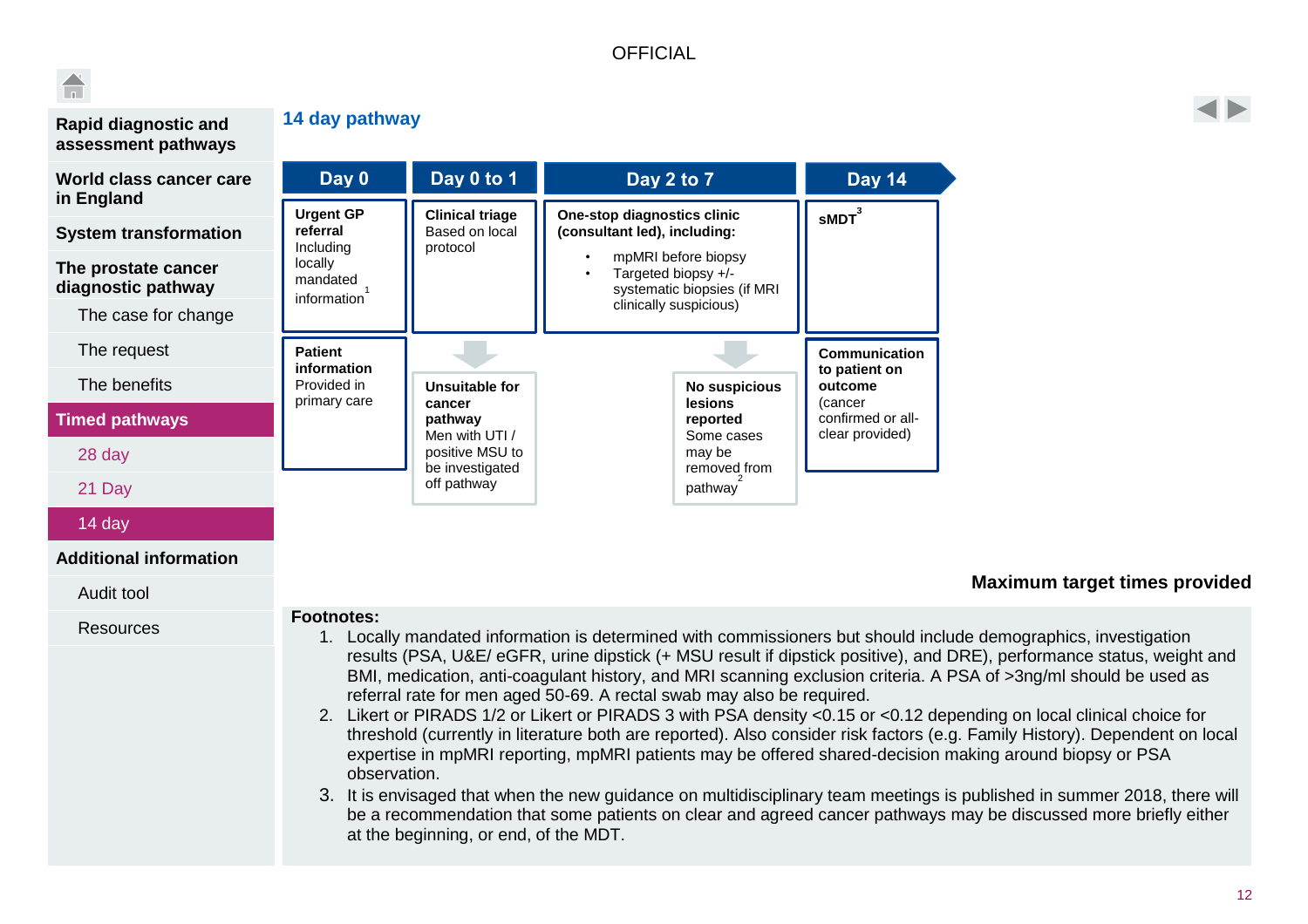

| <b>Rapid diagnostic and</b><br>assessment pathways | <b>Audit tool</b> |
|----------------------------------------------------|-------------------|
|                                                    |                   |

**[World class cancer care](#page-3-0)  [in England](#page-3-0)**

#### **[System transformation](#page-4-0)**

<span id="page-12-0"></span>This tool can be used to undertake a baseline audit, identify areas for improvement, select measurements for improvement, and then conduct re-audits as part of continuous improvement.

| The prostate cancer<br>diagnostic pathway | Day      | Pathway step                                                                                                                                                                                                                                                                                                                         |  |
|-------------------------------------------|----------|--------------------------------------------------------------------------------------------------------------------------------------------------------------------------------------------------------------------------------------------------------------------------------------------------------------------------------------|--|
| The case for change                       |          | GP Referral – develop local referral pathway with agreed minimum dataset to facilitate triage and mpMRI                                                                                                                                                                                                                              |  |
| The request                               | $\Omega$ | before clinic review (where appropriate)<br>Patient information resources developed – ensure patient engagement and empowerment                                                                                                                                                                                                      |  |
| The benefits                              |          | Clinical triage following GP referral – should be consultant supervised and delivered by appropriately                                                                                                                                                                                                                               |  |
| <b>Timed pathways</b>                     | $0 - 3$  | trained clinician (e.g. CNS) – ensure local clinical decision protocols in place to facilitate this.                                                                                                                                                                                                                                 |  |
| 28 day                                    |          | Straight to test mpMRI for appropriate patients - scanner optimisation, radiologist and radiographer<br>training may be required, consider quality assurance (double reporting) and networking radiology to meet                                                                                                                     |  |
| 21 Day                                    |          | local capacity and demand requirements.                                                                                                                                                                                                                                                                                              |  |
| 14 day                                    | $3-9$    | Clinic review with mpMRI result to determine if further investigation with biopsy is required                                                                                                                                                                                                                                        |  |
| <b>Additional information</b>             |          | Prostate Biopsy after mpMRI (if appropriate) with additional targeting of suspicious lesions. Target of five<br>day turnaround for reported pathology should be agreed as a minimum standard.                                                                                                                                        |  |
| <b>Audit tool</b><br><b>Resources</b>     | 14       | Outpatient clinic review for review of biopsy results and further investigative planning if required. Patients<br>with negative biopsy may be removed off the pathway at this stage if imaging is low risk (see detail in<br>pathway). Those with positive biopsy will need appropriate staging investigations and referral to sMDT. |  |
|                                           | 21       | sMDT for review and planning (It is envisaged that when the new guidance on multidisciplinary team<br>meetings is published in summer 2018, there will be a recommendation that some patients on clear and<br>agreed cancer pathways may be discussed more briefly either at the beginning, or end, of the MDT).                     |  |
|                                           | 28       | Cancer confirmed and treatment options discussed; if no cancer diagnosis or low risk of cancer not<br>requiring biopsy after mpMRI, patient should be told as soon as possible and relevant follow up plans<br>made.                                                                                                                 |  |

 $\blacktriangleleft$